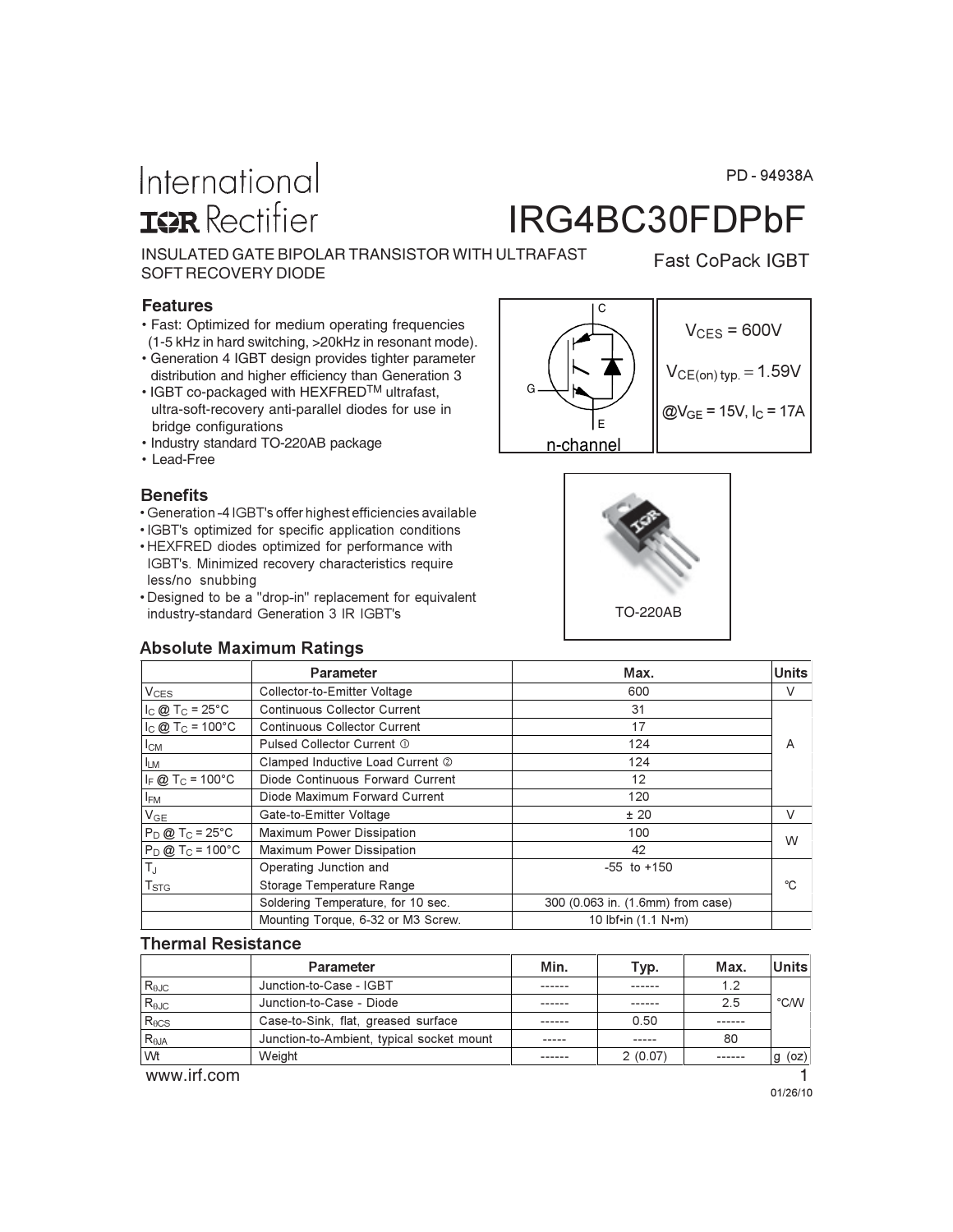|                                 | <b>Parameter</b>                                    | Min.      | Typ.  | Max.      | <b>Units</b> | <b>Conditions</b>                                      |                |
|---------------------------------|-----------------------------------------------------|-----------|-------|-----------|--------------|--------------------------------------------------------|----------------|
| $V_{(BR)CES}$                   | Collector-to-Emitter Breakdown Voltage <sup>3</sup> | 600       | $---$ | ----      | V            | $V_{GF} = 0V$ , $I_C = 250 \mu A$                      |                |
| $\Delta V_{(BR)CES}/\Delta T_J$ | Temperature Coeff. of Breakdown Voltage             | $- - - -$ | 0.69  | $---$     | $V$ /°C      | $V_{GF} = 0V$ , $I_C = 1.0mA$                          |                |
| $V_{CE(on)}$                    | Collector-to-Emitter Saturation Voltage             | $- - - -$ | 1.59  | 1.8       |              | $I_{C} = 17A$                                          | $V_{GF} = 15V$ |
|                                 |                                                     | $- - - -$ | 1.99  | $---$     | V            | $I_{C}$ = 31A                                          | See Fig. 2, 5  |
|                                 |                                                     |           | 1.70  | $- - - -$ |              | $I_C = 17A$ , T <sub>J</sub> = 150°C                   |                |
| $V_{GE(th)}$                    | Gate Threshold Voltage                              | 3.0       | $---$ | 6.0       |              | $V_{CE} = V_{GE}$ , $I_C = 250 \mu A$                  |                |
| $\Delta V_{GE(th)}/\Delta T_J$  | Temperature Coeff. of Threshold Voltage             | $- - - -$ | $-11$ | $---$     | $mV$ °C      | $V_{CE} = V_{GE}$ , $I_C = 250 \mu A$                  |                |
| g <sub>fe</sub>                 | Forward Transconductance 4                          | 6.1       | 10    | $- - - -$ | S            | $V_{CF}$ = 100V, $I_C$ = 17A                           |                |
| $I_{CES}$                       | Zero Gate Voltage Collector Current                 | $  -$     | $---$ | 250       | μA           | $V_{GF} = 0V$ , $V_{CF} = 600V$                        |                |
|                                 |                                                     |           |       | 2500      |              | $V_{GE}$ = 0V, $V_{CE}$ = 600V, T <sub>J</sub> = 150°C |                |
| $V_{FM}$                        | Diode Forward Voltage Drop                          | $- - - -$ | 1.4   | 1.7       | $\vee$       | $I_{C}$ = 12A                                          | See Fig. 13    |
|                                 |                                                     | $- - - -$ | 1.3   | 1.6       |              | $I_C = 12A$ , $T_J = 150^{\circ}C$                     |                |
| $I_{GES}$                       | Gate-to-Emitter Leakage Current                     | ----      |       | ±100      | nA           | $V_{GF} = \pm 20V$                                     |                |

### Electrical Characteristics  $@T_J = 25°C$  (unless otherwise specified)

### Switching Characteristics  $@T_J = 25°C$  (unless otherwise specified)

|                         | <b>Parameter</b>                    | Min.      |      | Typ. Max. | <b>Units</b> | <b>Conditions</b>                            |                         |                                               |  |
|-------------------------|-------------------------------------|-----------|------|-----------|--------------|----------------------------------------------|-------------------------|-----------------------------------------------|--|
| $Q_{q}$                 | Total Gate Charge (turn-on)         | $- - - -$ | 51   | 77        |              | $I_C = 17A$                                  |                         |                                               |  |
| Qge                     | Gate - Emitter Charge (turn-on)     | ----      | 7.9  | 12        | nC           | $V_{CC}$ = 400V                              |                         | See Fig. 8                                    |  |
| $Q_{gc}$                | Gate - Collector Charge (turn-on)   | ----      | 19   | 28        |              | $V_{GE}$ = 15V                               |                         |                                               |  |
| $t_{d(on)}$             | Turn-On Delay Time                  | ----      | 42   | ----      |              | $T_1 = 25^{\circ}C$                          |                         |                                               |  |
| $\mathsf{t}_\mathsf{r}$ | <b>Rise Time</b>                    | ----      | 26   | ----      | ns           | $I_C = 17A$ , $V_{CC} = 480V$                |                         |                                               |  |
| $t_{d(off)}$            | Turn-Off Delay Time                 | ----      | 230  | 350       |              | $V_{GE}$ = 15V, R <sub>G</sub> = 23 $\Omega$ |                         |                                               |  |
| $t_{\rm f}$             | <b>Fall Time</b>                    | ----      | 160  | 230       |              | Energy losses include "tail" and             |                         |                                               |  |
| $E_{on}$                | Turn-On Switching Loss              | ----      | 0.63 | $---$     |              |                                              | diode reverse recovery. |                                               |  |
| $E_{\text{off}}$        | Turn-Off Switching Loss             | ----      | 1.39 | $---$     | mJ           | See Fig. 9, 10, 11, 18                       |                         |                                               |  |
| $E_{\rm ts}$            | <b>Total Switching Loss</b>         | ----      | 2.02 | 3.9       |              |                                              |                         |                                               |  |
| $t_{d(on)}$             | Turn-On Delay Time                  | ----      | 42   | ----      |              |                                              |                         | $T_J = 150^{\circ}$ C, See Fig. 9, 10, 11, 18 |  |
| $\mathsf{t}_\mathsf{r}$ | <b>Rise Time</b>                    | ----      | 27   | $---$     | ns           | $I_C = 17A$ , $V_{CC} = 480V$                |                         |                                               |  |
| $t_{d(off)}$            | Turn-Off Delay Time                 | ----      | 310  | ----      |              | $V_{GF}$ = 15V, R <sub>G</sub> = 23 $\Omega$ |                         |                                               |  |
| $\mathsf{t}_\mathsf{f}$ | Fall Time                           | ----      | 310  | ----      |              | Energy losses include "tail" and             |                         |                                               |  |
| $E_{ts}$                | <b>Total Switching Loss</b>         | $- - - -$ | 3.2  | $---$     | mJ           | diode reverse recovery.                      |                         |                                               |  |
| LE                      | Internal Emitter Inductance         | $- - - -$ | 7.5  | ----      | nH           | Measured 5mm from package                    |                         |                                               |  |
| $C_{\text{ies}}$        | Input Capacitance                   | ----      | 1100 | $---$     |              | $V_{GF} = 0V$                                |                         |                                               |  |
| $C_{\text{oes}}$        | Output Capacitance                  | ----      | 74   | ----      | рF           | $V_{CC}$ = 30V                               |                         | See Fig. 7                                    |  |
| $C_{res}$               | Reverse Transfer Capacitance        | ----      | 14   | ----      |              | $f = 1.0$ MHz                                |                         |                                               |  |
| $t_{rr}$                | Diode Reverse Recovery Time         | $- - - -$ | 42   | 60        | ns           | $T_{\text{I}}$ = 25°C See Fig.               |                         |                                               |  |
|                         |                                     | $- - - -$ | 80   | 120       |              | $T_1 = 125$ °C                               | 14                      | $I_F = 12A$                                   |  |
| $I_{rr}$                | Diode Peak Reverse Recovery Current | ----      | 3.5  | 6.0       | A            | $T_{\text{d}}$ = 25°C See Fig.               |                         |                                               |  |
|                         |                                     | $- - - -$ | 5.6  | 10        |              | $T_{\rm d}$ = 125°C                          | 15 <sup>15</sup>        | $V_R = 200V$                                  |  |
| $Q_{rr}$                | Diode Reverse Recovery Charge       | ----      | 80   | 180       | nC           | $T_{\rm d}$ = 25°C                           | See Fig.                |                                               |  |
|                         |                                     | $- - - -$ | 220  | 600       |              | $T_{\rm d}$ = 125°C                          | 16                      | di/dt 200A/us                                 |  |
| $di_{\text{(rec)M}}/dt$ | Diode Peak Rate of Fall of Recovery | $- - - -$ | 180  | ----      | $A/\mu s$    | $T_J$ = 25°C                                 | See Fig.                |                                               |  |
|                         | During $t_{\rm b}$                  | ----      | 120  | ----      |              | $T_J = 125$ °C                               | 17                      |                                               |  |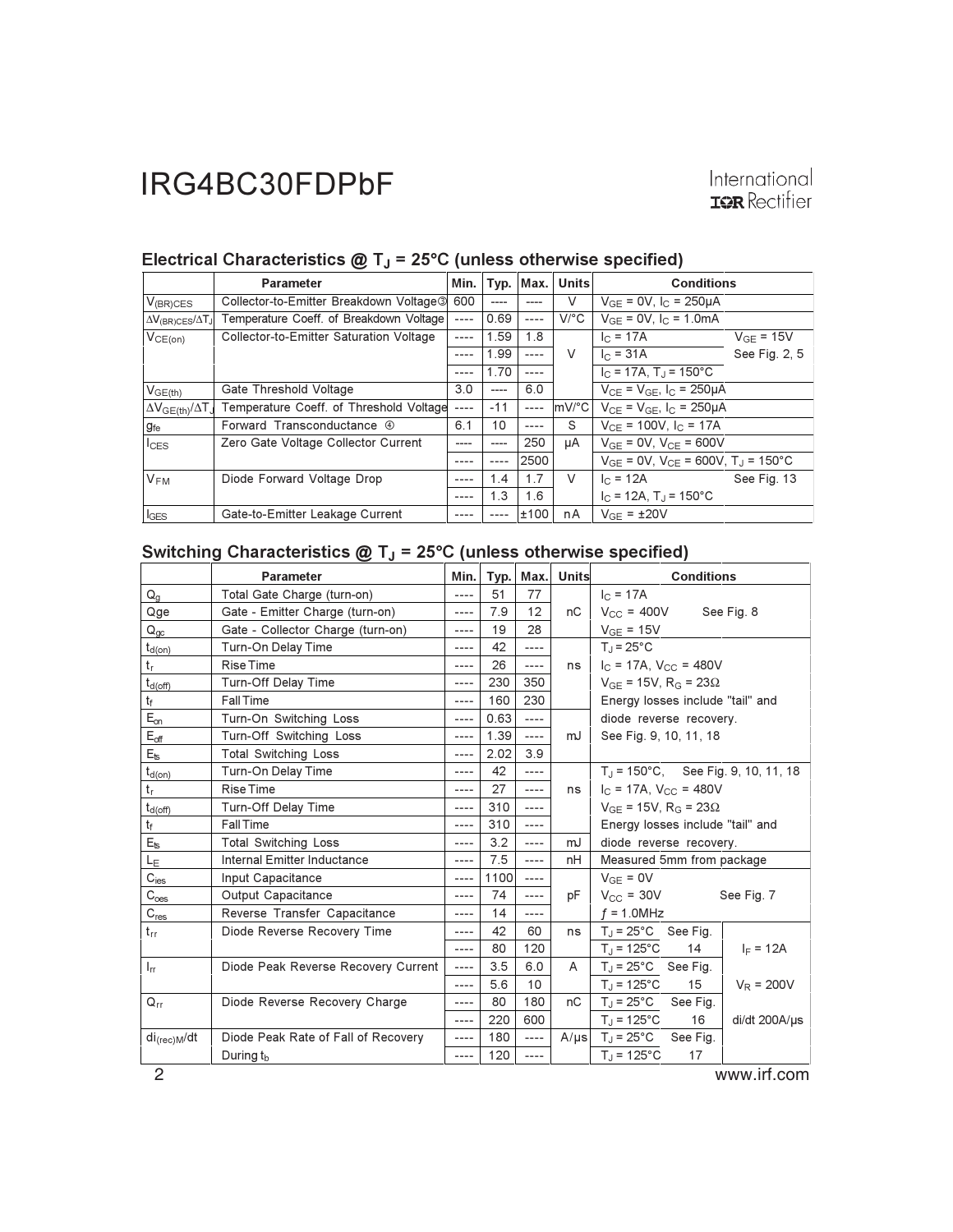

Fig. 1 - Typical Load Current vs. Frequency (Load Current =  $I_{RMS}$  of fundamental)



www.irf.com 3 **Fig. 2 - Typical Output Characteristics Fi** 

International

Fig. 3 - Typical Transfer Characteristics

IRG4BC30FDPbF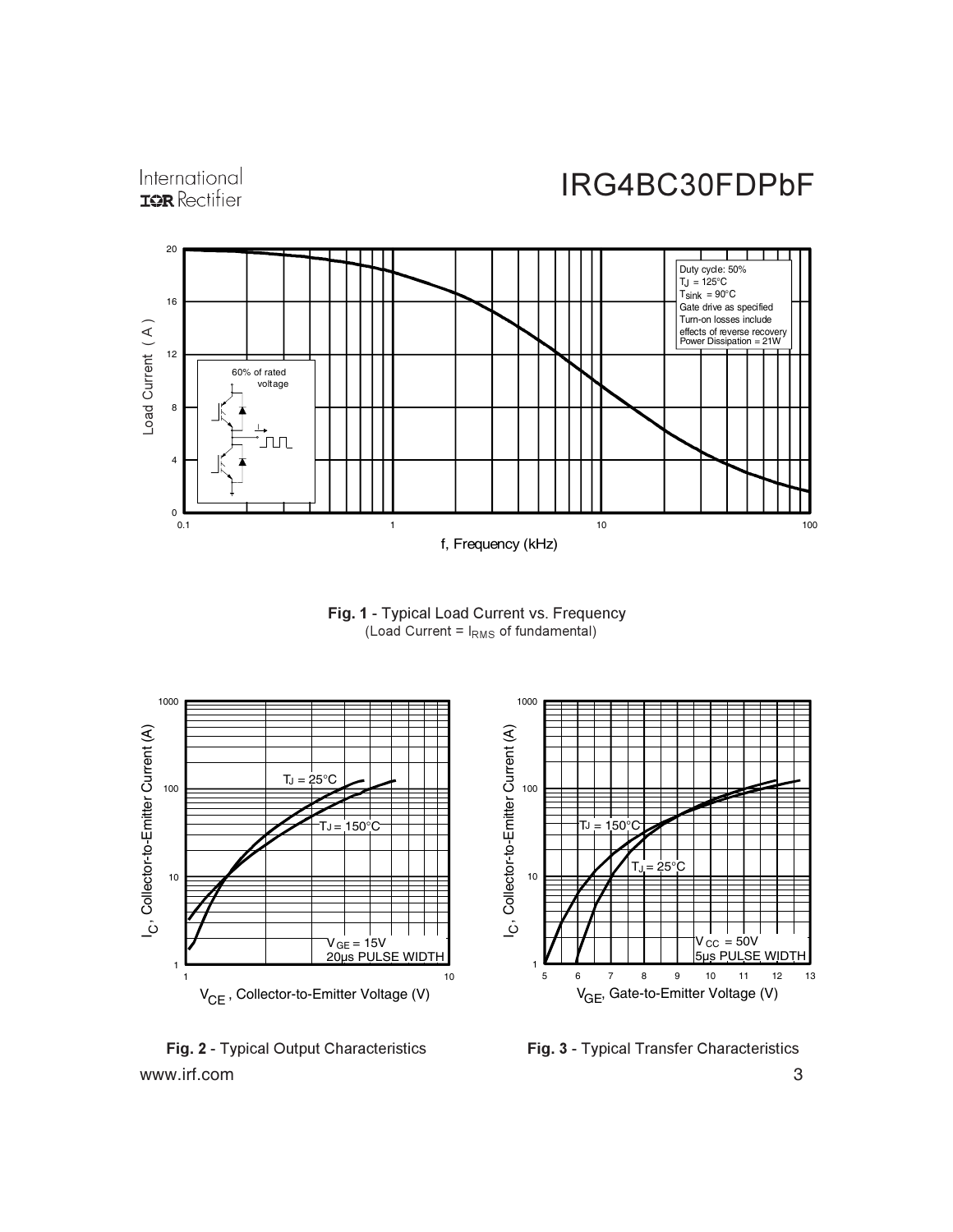International **IOR** Rectifier



Fig. 4 - Maximum Collector Current vs. Case Temperature

Fig. 5 - Typical Collector-to-Emitter Voltage vs. Junction Temperature



**Fig. 6 - Maximum Effective Transient Thermal Impedance, Junction-to-Case**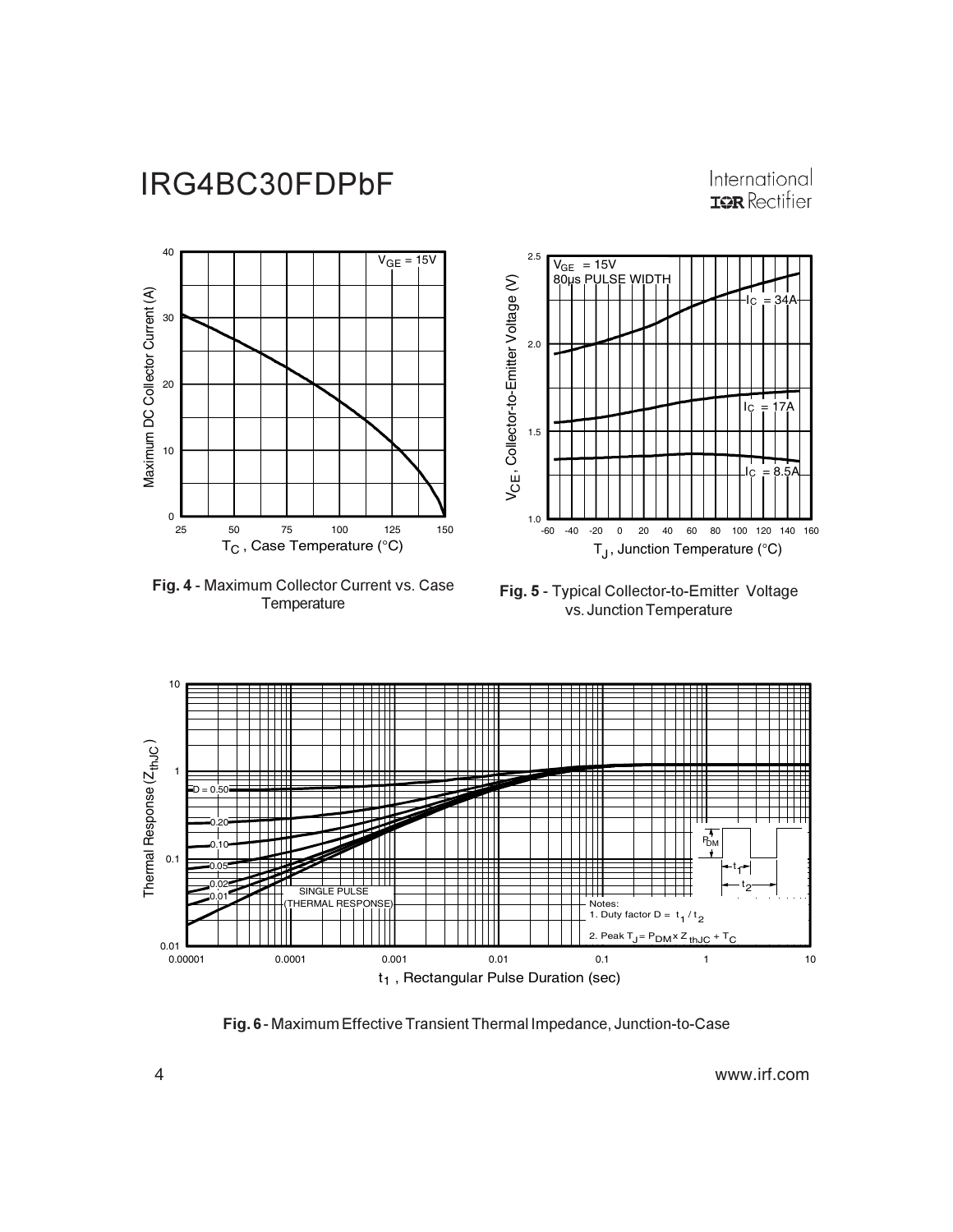International **IOR** Rectifier







Fig. 9 - Typical Switching Losses vs. Gate Resistance

### IRG4BC30FDPbF



Fig. 8 - Typical Gate Charge vs. Gate-to-Emitter Voltage



Fig. 10 - Typical Switching Losses vs. Junction Temperature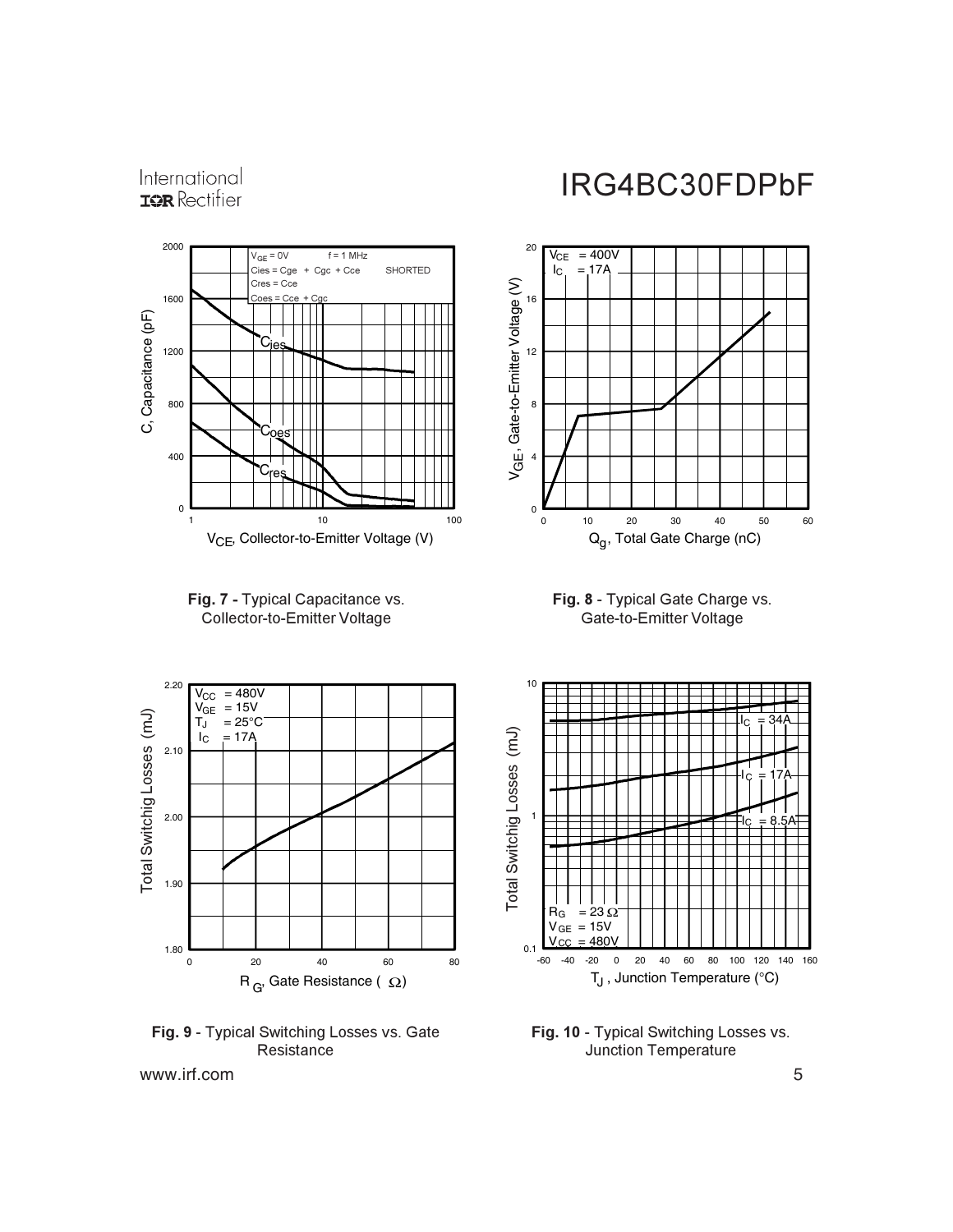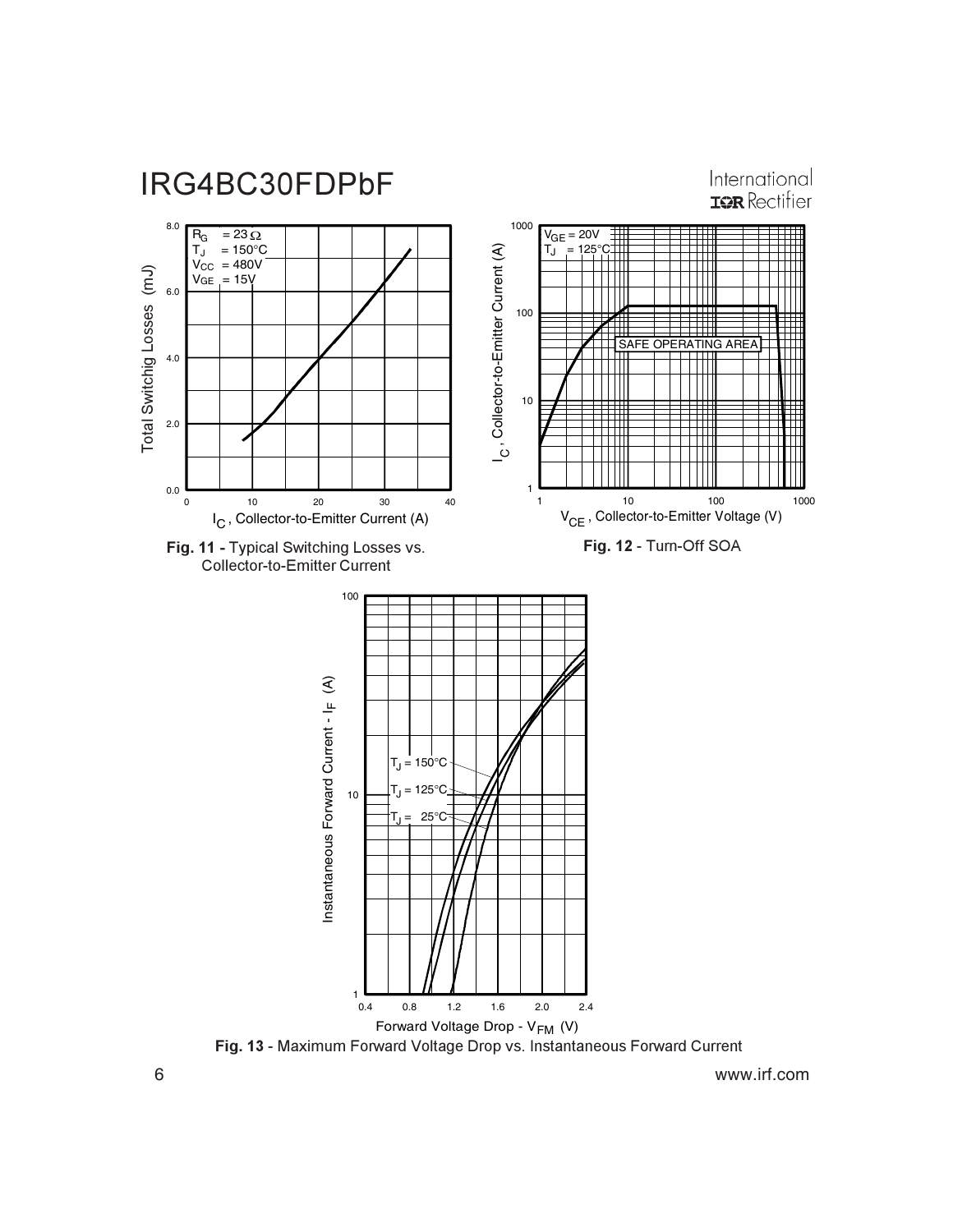International **IOR** Rectifier



**Fig. 14 - Typical Reverse Recovery vs. dif/dt** Fi



www.irf.com 7 **Fig. 16 - Typical Stored Charge vs. dif/dt** Fi

# IRG4BC30FDPbF



**g. 15 - Typical Recovery Current vs. dif/dt** 



**g. 17 -** Typical di<sub>(rec)M</sub>/dt vs. di<sub>f</sub>/dt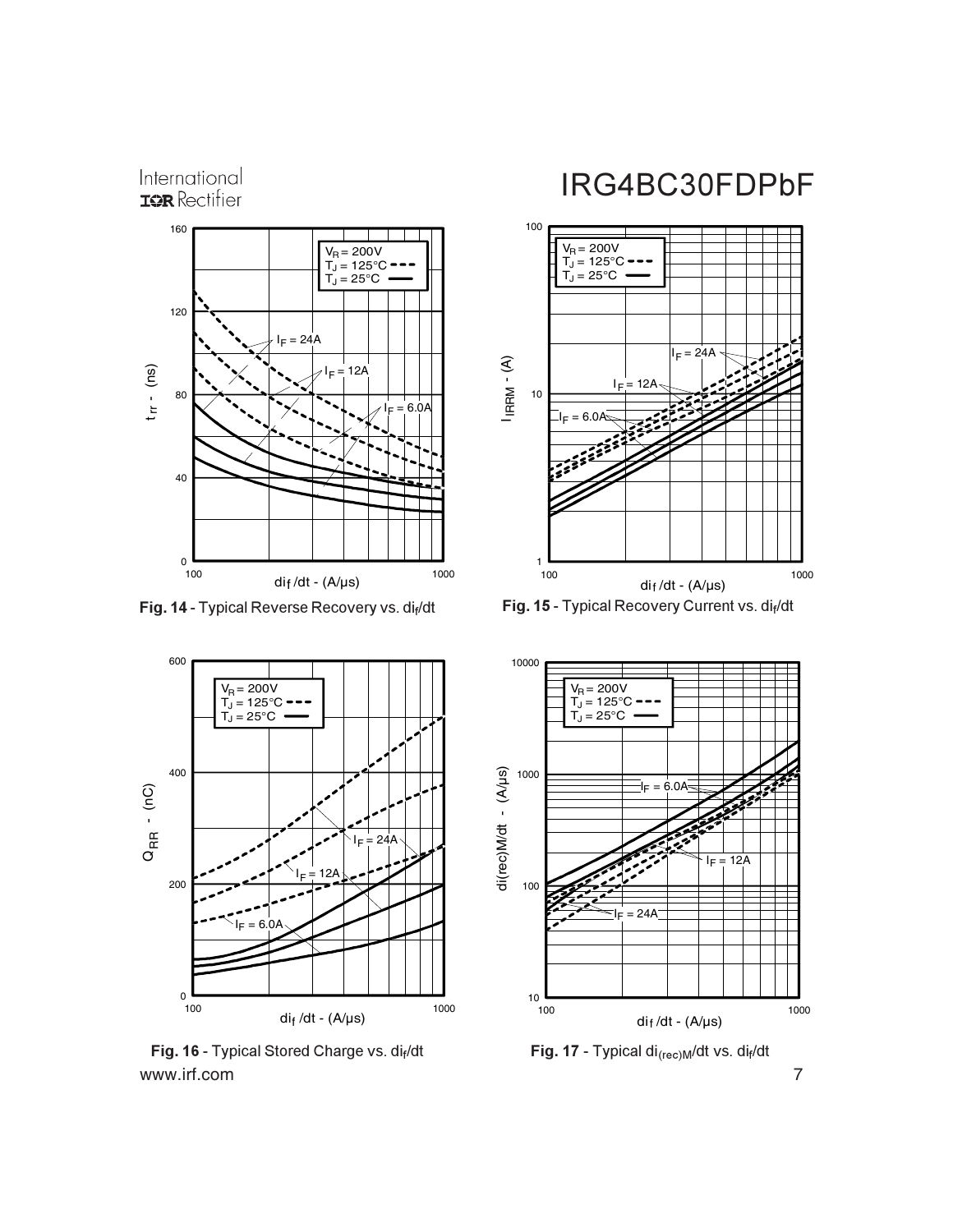### International **IOR** Rectifier



 $I_{LM}$ ,  $E_{on}$ ,  $E_{off(diode)}$ ,  $t_{rr}$ ,  $Q_{rr}$ ,  $I_{rr}$ ,  $t_{d(on)}$ ,  $t_r$ ,  $t_{d(off)}$ ,  $t_f$ 

Fig. 18b - Test Waveforms for Circuit of Fig. 18a, Defining E<sub>off</sub>, t<sub>d(off)</sub>, t<sub>f</sub>







Fig. 18d - Test Waveforms for Circuit of Fig. 18a, Defining  $E_{rec}$ ,  $t_{rr}$ ,  $Q_{rr}$ , I<sub>rr</sub>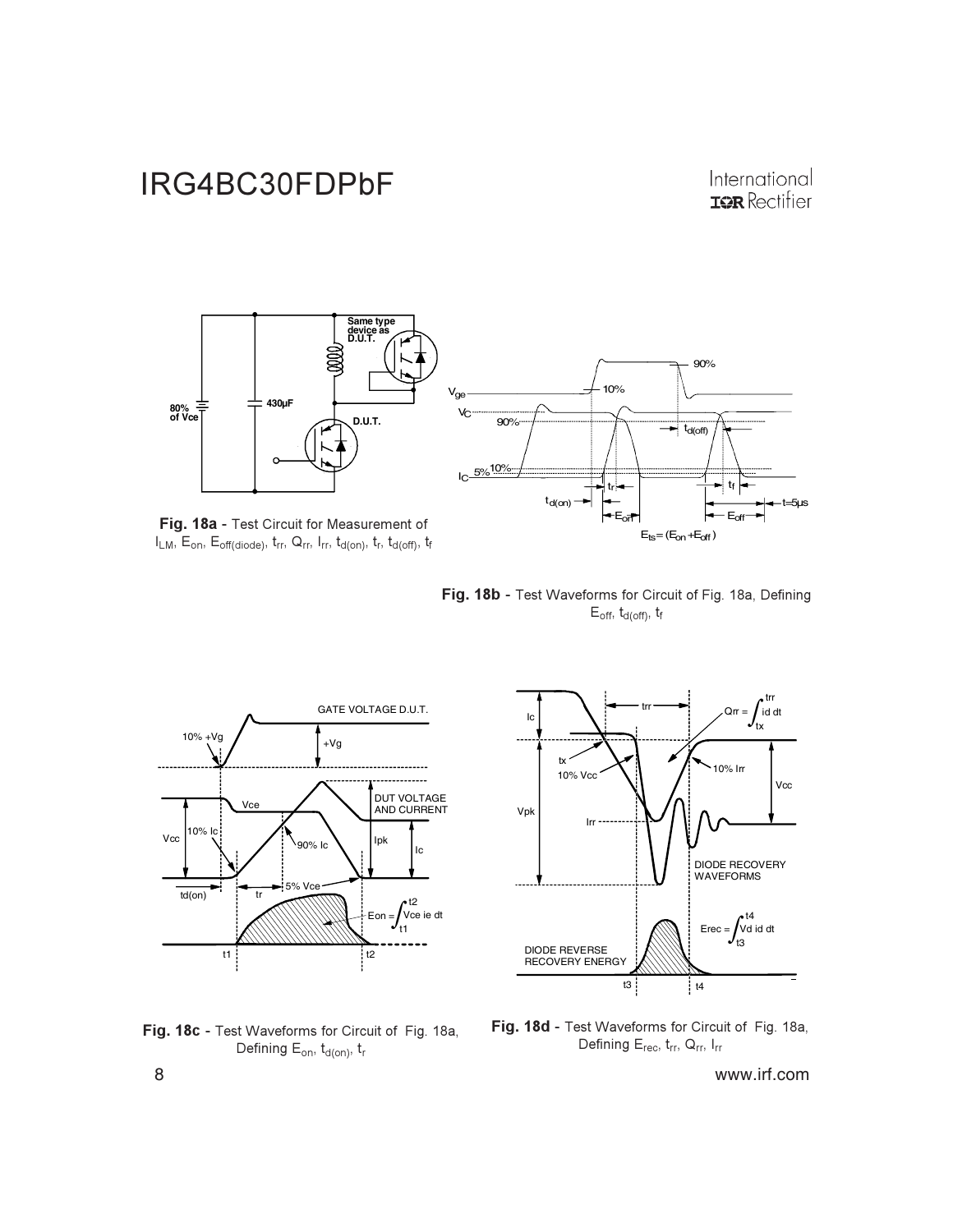### International **IOR** Rectifier

# IRG4BC30FDPbF



Figure 18e. Macro Waveforms for Figure 18a's Test Circuit



#### Figure 19. Clamped Inductive Load Test Circuit



Pulsed Collector Current Test Circuit

Figure 20. Pulsed Collector Current **Test Circuit**